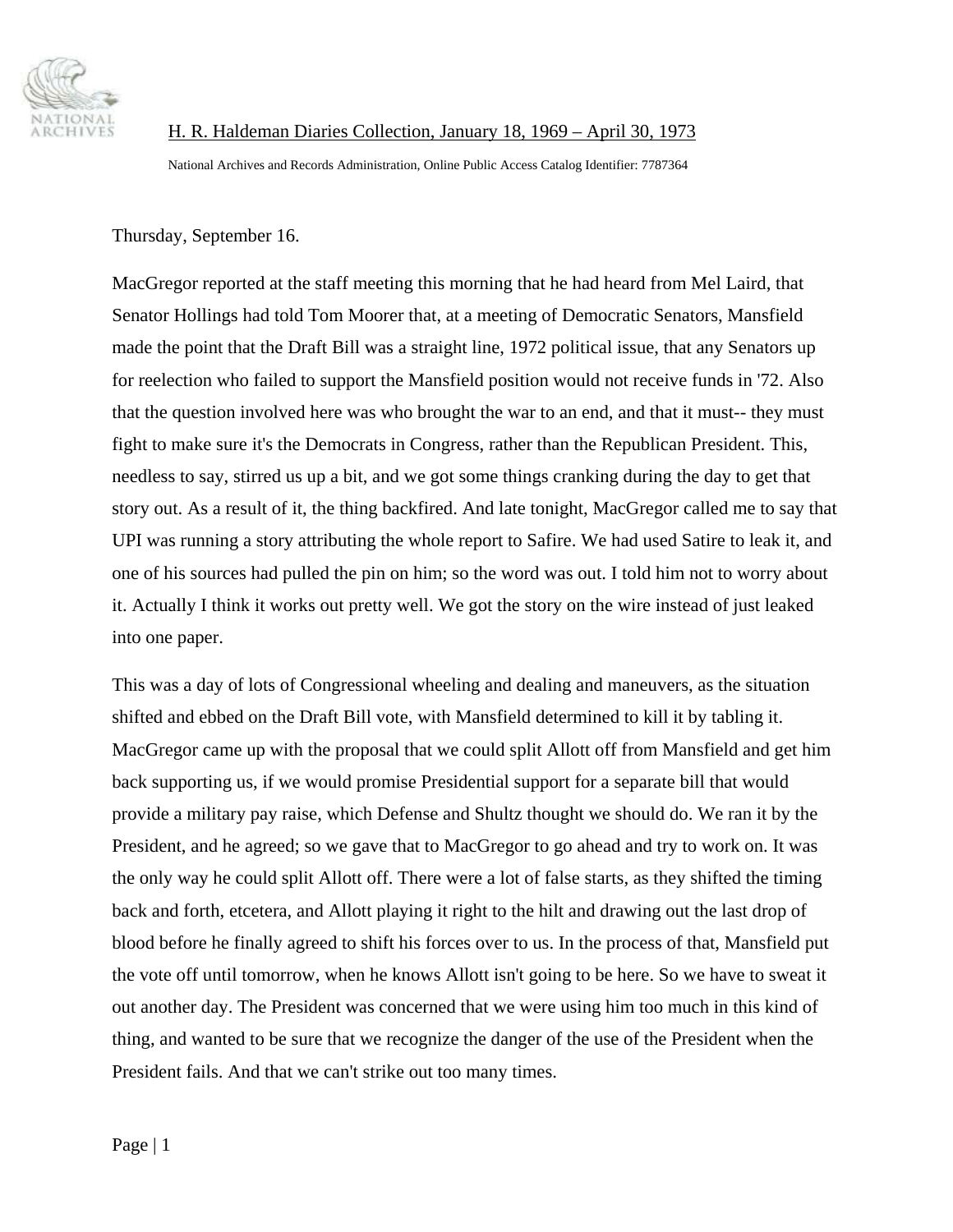

## H. R. Haldeman Diaries Collection, January 18, 1969 – April 30, 1973

National Archives and Records Administration, Online Public Access Catalog Identifier: 7787364

As he was preparing for his press conference, the President called, asking for a question answer for him and commenting on it. He wanted Laird to talk to Hebert and see what we could do to hold on to the draft, and he wanted an answer by 2:00. He felt we should put the heat-- or that we had put the heat to the Senate by saying Hebert would not agree to a new conference, but now if we lose the Senate vote, what is our plan for following up? Obviously we've got to get a new conference. He then apparently called Hebert himself and later called me to say he had a special deal worked out with Hebert, that he wouldn't tell me about it, and not to ask him, but that to schedule him August 12 to go to the Armed Services Committee in the afternoon. As far as his answer in the press conference, he decided he would simply say we have a very serious problem, and this would be a disastrous blow to our ability to protect the United States.

He was very discouraged that his long meeting with Mansfield had apparently accomplished nothing in the way of getting any cooperation from him, which of course, is the usual situation when Mansfield's playing the partisan role. He made the point that he wanted Colson and me to get together this afternoon and develop a plan for an offensive against the partisan obstructionists, putting that label on the Senate Democrats. He feels we need an assault on the floor of the Senate and the House, and that we need the VP, Cabinet officers, etcetera, to really go on this, building on the quote from Mansfield from the leadership meeting, but we have to play the game this way, very hard. Kissinger apparently urged the President to take them on himself regarding the draft in Vietnam, but of course, he feels he has to stay above the battle, which he should. But we do need the partisan obstructionist label pinned on them, so he wanted me to get the group together and start figuring it out, try to get someone to stand up on the floor of the Senate, challenge Mansfield, and so on.

The press conference went very well. He had a chance to answer most of the questions he wanted to cover. He did a great job on the Draft Bill, which was the first question, saying that if they defeated it-- or tabled it, it would be one of the most irresponsible acts on the part of the Senate that he could think of, that it would jeopardize our peace initiatives, that a vote against the draft seriously jeopardizes US interests around the world and would make the US the second strongest